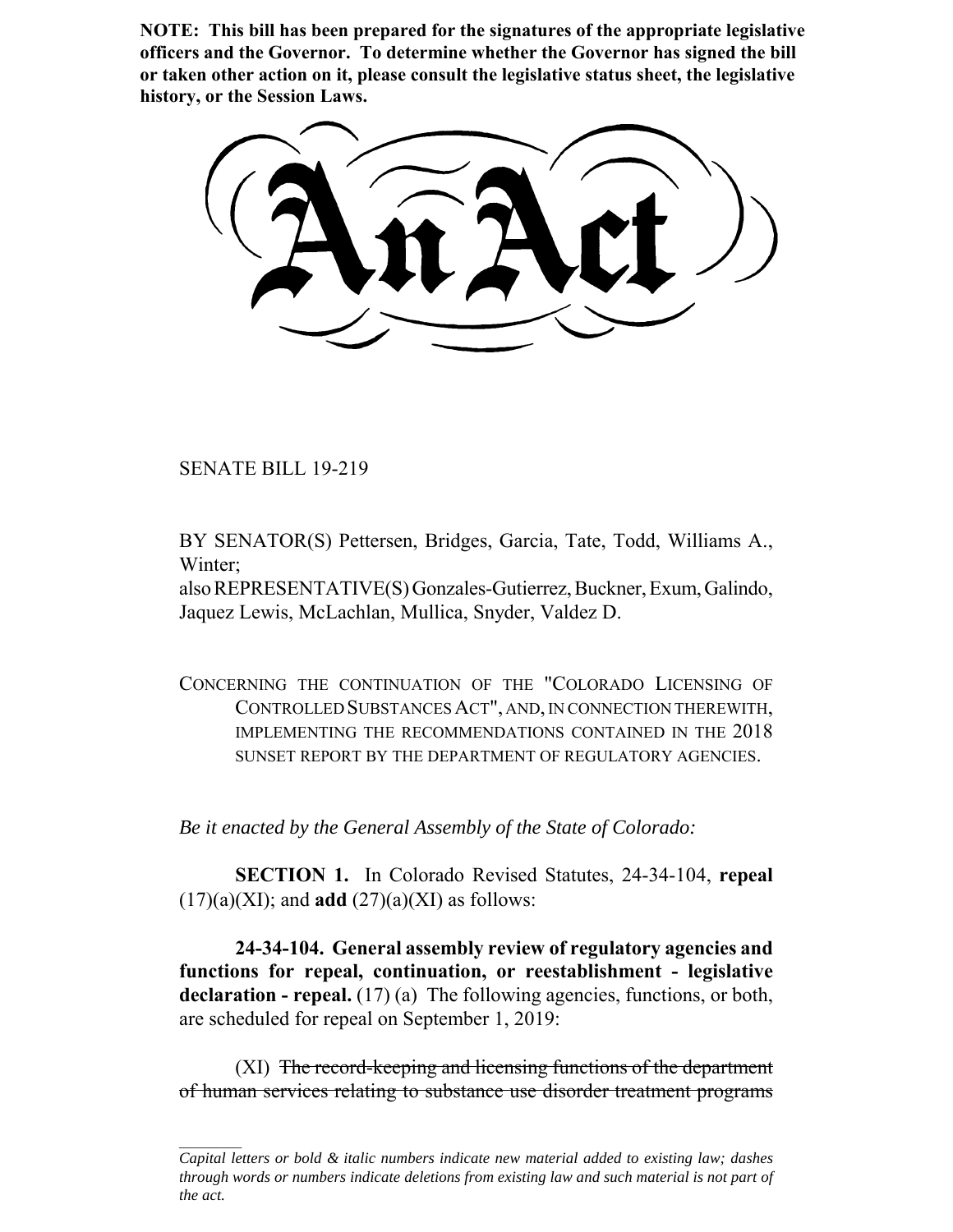under which controlled substances are compounded, administered, or dispensed in accordance with part 2 of article 80 of title 27;

(27) (a) The following agencies, functions, or both, are scheduled for repeal on September 1, 2026:

(XI) THE RECORD-KEEPING, LICENSING, AND CENTRAL REGISTRY FUNCTIONS OF THE DEPARTMENT OF HUMAN SERVICES RELATING TO SUBSTANCE USE DISORDER TREATMENT PROGRAMS UNDER WHICH CONTROLLED SUBSTANCES ARE COMPOUNDED, ADMINISTERED, OR DISPENSED IN ACCORDANCE WITH PART 2 OF ARTICLE 80 OF TITLE 27;

**SECTION 2.** In Colorado Revised Statutes, 27-80-203, **amend** (3), (6)(a)(II), and (23.5); **repeal** (23); and **add** (16.5) as follows:

**27-80-203. Definitions.** As used in this part 2, unless the context otherwise requires:

(3) "Administer" means to apply a controlled substance, whether by injection, inhalation, ingestion, or any other means, directly to the body of a patient. or research subject.

(6) (a) "Compound" means to prepare, mix, assemble, package, or label a drug or device:

(II) For the purpose of, or as an incident to, research, teaching or chemical analysis and not for sale or dispensing.

(16.5) "OPIOID TREATMENT PROGRAM" MEANS A TREATMENT PROGRAM LICENSED PURSUANT TO THIS PART 2 AND CERTIFIED AS AN OPIOID TREATMENT PROGRAM BY THE FEDERAL SUBSTANCE ABUSE AND MENTAL HEALTH SERVICES ADMINISTRATION PURSUANT TO THE RULES OF THE FEDERAL DEPARTMENT OF HEALTH AND HUMAN SERVICES AND THE FEDERAL DRUG ENFORCEMENT ADMINISTRATION, TO PROVIDE MEDICATION-ASSISTED TREATMENT FOR PEOPLE DIAGNOSED WITH AN OPIOID-USE DISORDER.

(23) "Researcher" means any person licensed by the department pursuant to this part 2 to experiment with, study, or test any controlled substance within this state and includes analytical laboratories.

# PAGE 2-SENATE BILL 19-219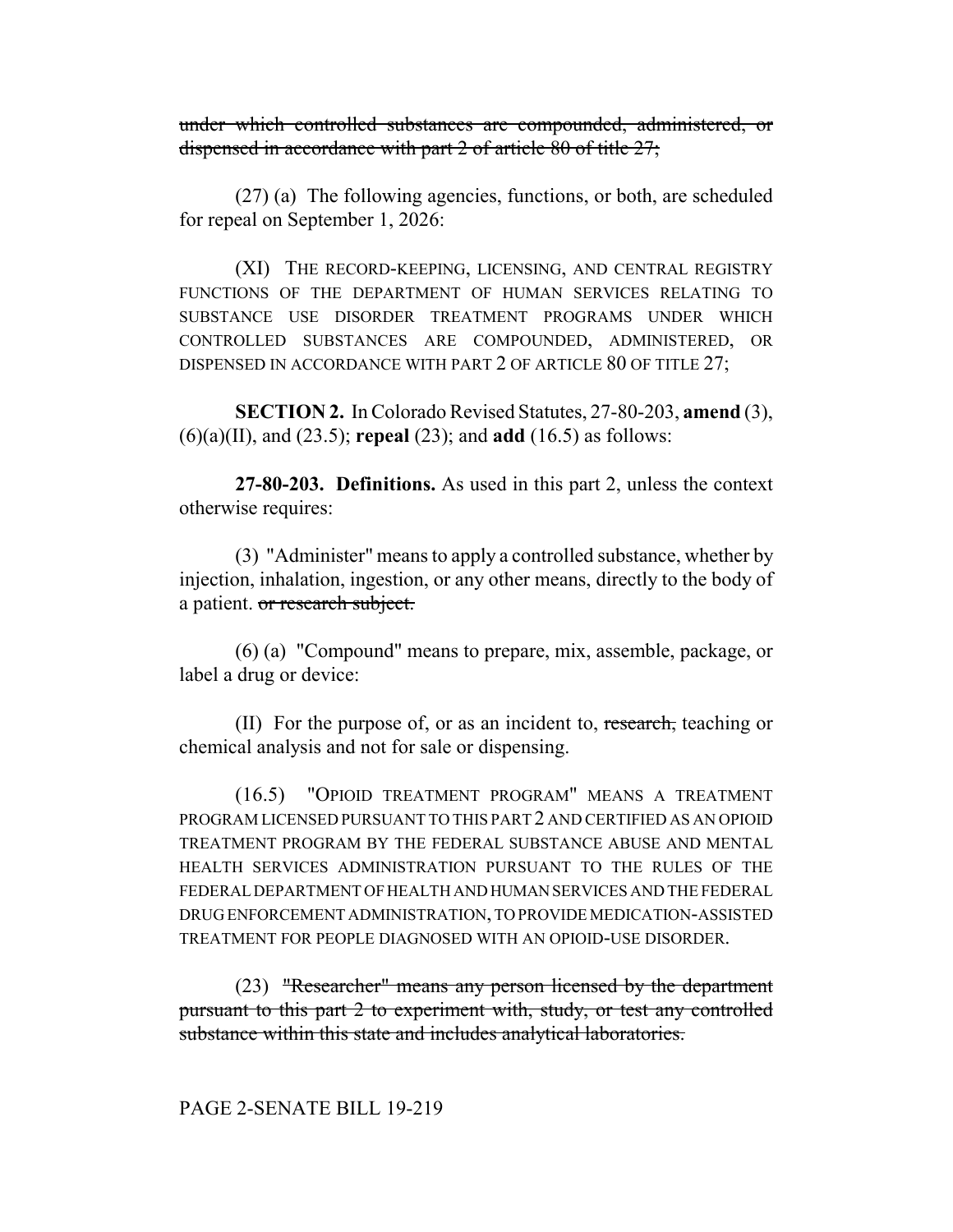(23.5) "Substance use disorder treatment program" means a program licensed pursuant to this part 2 for the detoxification, withdrawal, or maintenance treatment of a person with a substance use disorder. "SUBSTANCE USE DISORDER TREATMENT PROGRAM" INCLUDES AN OPIOID TREATMENT PROGRAM.

**SECTION 3.** In Colorado Revised Statutes, 27-80-204, **amend**  $(1)(b)(I)$  and  $(2)$ ; and **repeal**  $(5)$  as follows:

**27-80-204. License required - controlled substances - repeal.** (1) (b) (I) This subsection (1) is repealed, effective September 1, 2019 SEPTEMBER 1, 2026.

(2) Persons licensed as required under this part 2, or otherwise licensed as required by federal law, may possess, distribute, dispense, OR administer or conduct or do research with controlled substances only to the extent authorized by their licenses and in conformity with the provisions of this part 2 and with article 18 of title 18.  $C.R.S.$ 

(5) The department shall not issue a license under this part  $2$  to a researcher of marijuana or marijuana concentrate.

**SECTION 4.** In Colorado Revised Statutes, 27-80-205, **amend** (1) introductory portion; and **repeal** (3)(a) as follows:

**27-80-205. Issuance of license - fees.** (1) The department, as provided in section 27-80-204 (1), shall issue the appropriate license to each researcher and substance use disorder treatment program meeting all the requirements of this part 2 unless it determines that the issuance of the license would be inconsistent with the public interest. In determining the public interest, the department shall consider the following factors:

(3) (a) The initial and annual license fees are as follows:

# (I) Repealed.

(II) Researchers................................. \$ 25.00

**SECTION 5.** In Colorado Revised Statutes, 27-80-207, **repeal** (2) as follows:

## PAGE 3-SENATE BILL 19-219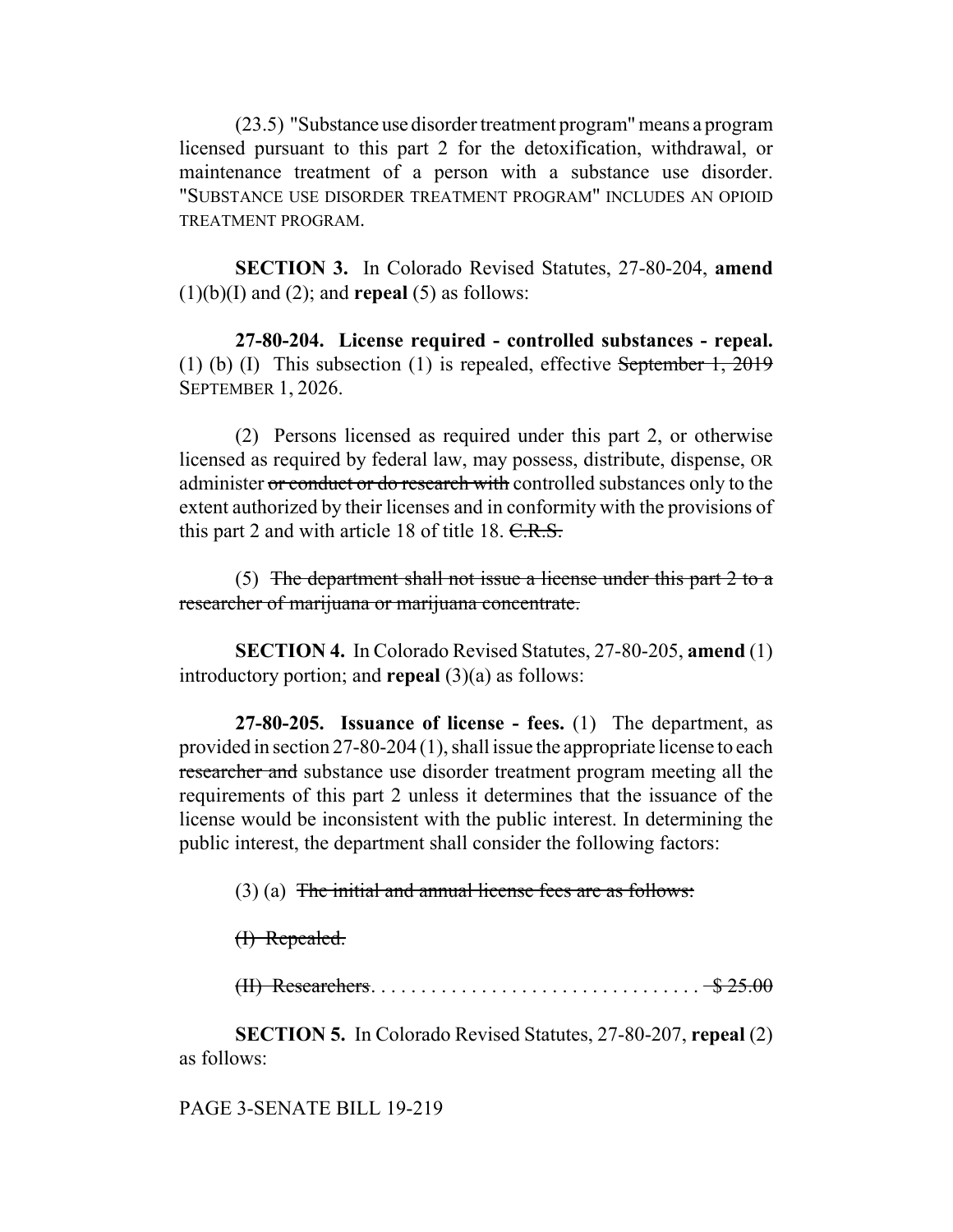**27-80-207. Qualifications for license.** (2) Any person registered as a researcher by the federal government is presumed to possess the qualifications described in this section as long as his or her federal registration is valid.

**SECTION 6.** In Colorado Revised Statutes, 27-80-208, **amend** (1) introductory portion and (1)(c); and **add** (5) as follows:

**27-80-208. Denial, revocation, or suspension of license - other disciplinary actions - notice - repeal.** (1) The department may deny, suspend, or revoke a license issued under this part 2 pursuant to article 4 of title 24, C.R.S., or take other disciplinary action as set forth in subsection (2.5) of this section, at the department's discretion, upon a finding that the licensee:

(c) Has had his or her federal registration to manufacture, conduct research on, distribute, or dispense a controlled substance suspended or revoked; or

(5) (a) ON OR BEFORE JULY 1, 2020, THE DEPARTMENT SHALL DEVELOP AND IMPLEMENT A FORMAL, SIMPLE, ACCURATE, AND OBJECTIVE SYSTEM TO TRACK AND CATEGORIZE COMPLAINTS MADE AGAINST A LICENSEE AND DISCIPLINARY ACTION TAKEN PURSUANT TO THIS PART 2.

(b) (I) THE EXECUTIVE DIRECTOR SHALL NOTIFY IN WRITING THE HEALTH AND HUMAN SERVICES COMMITTEE OF THE SENATE AND THE PUBLIC HEALTH CARE AND HUMAN SERVICES COMMITTEE OF THE HOUSE OF REPRESENTATIVES, OR THEIR SUCCESSOR COMMITTEES, OF THE DATE ON WHICH THE DEPARTMENT HAS IMPLEMENTED THE SYSTEM DESCRIBED IN SUBSECTION (5)(a) OF THIS SECTION.

(II) THIS SUBSECTION (5)(b) IS REPEALED, EFFECTIVE JULY 1, 2021.

**SECTION 7.** In Colorado Revised Statutes, 27-80-211, **amend**  $(2)(b)$  as follows:

**27-80-211. Enforcement and cooperation.** (2) The department shall cooperate with all agencies charged with the enforcement of the laws of this state, all other states, and the United States relating to controlled substances. To this end, the department shall:

PAGE 4-SENATE BILL 19-219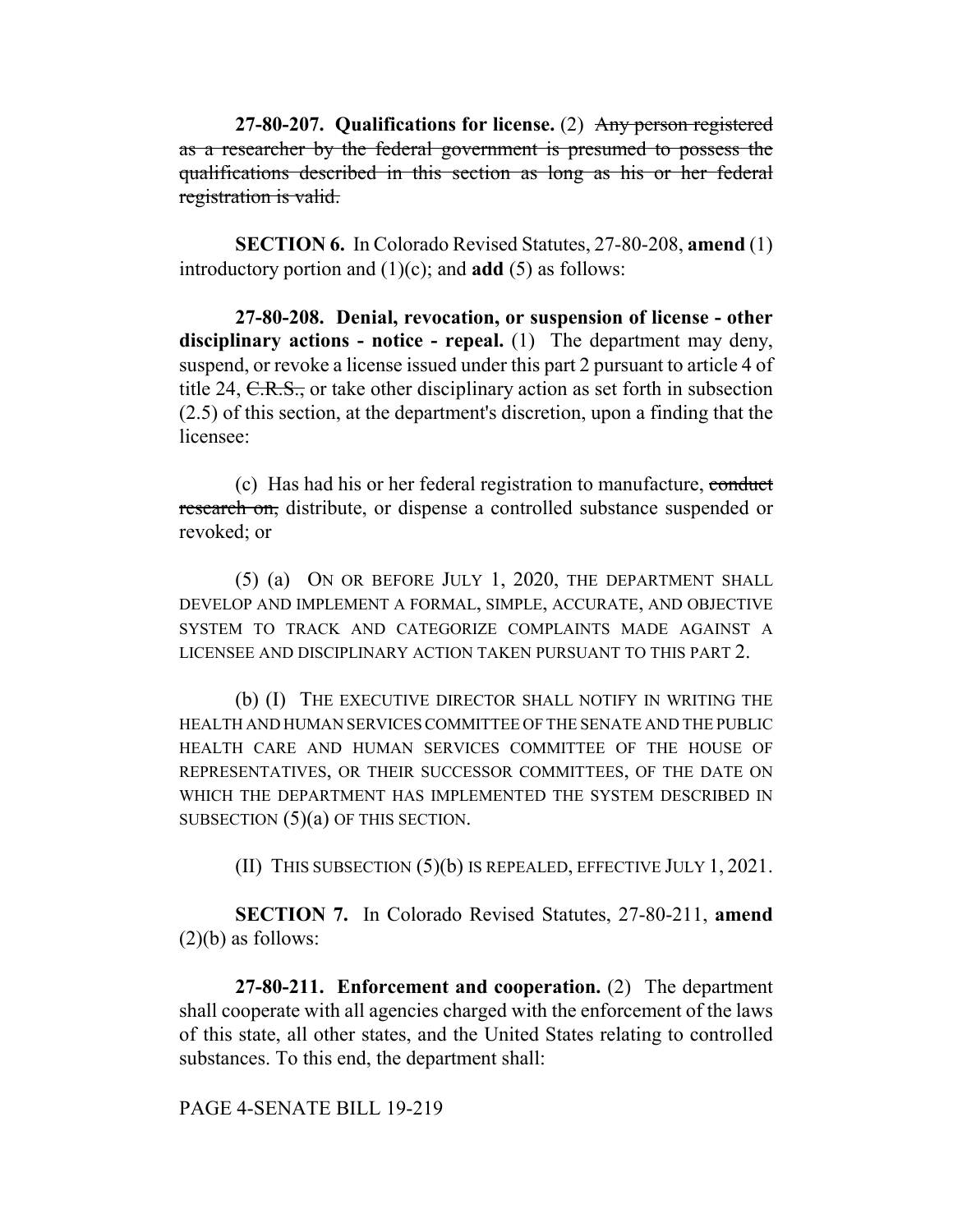(b) Cooperate with the bureau and with local, state, and other federal agencies by maintaining a centralized unit to accept, catalogue, file, and collect statistics, including records of dependent and other controlled substance law offenders within the state, and make the information available for federal, state, and local law enforcement or regulatory purposes. The department shall not furnish the name or identity of a patient or research subject whose identity could not be obtained under section 27-80-212.

**SECTION 8.** In Colorado Revised Statutes, 27-80-213, **amend** (2); and **add** (3) as follows:

**27-80-213. Rules - policies.** (2) The department shall promulgate rules, in accordance with article 4 of title 24, for research programs and for the conduct of detoxification treatment, maintenance treatment, and withdrawal treatment programs for substance use disorders related to controlled substances.

(3) THE DEPARTMENT SHALL DEVELOP A POLICY THAT SEPARATES THE ADMINISTRATION OF THIS PART 2 FROM THE ADMINISTRATION OF ARTICLE 81 OF THIS TITLE 27. THE POLICY MUST ENSURE THAT THE DEPARTMENT'S PERFORMANCE OF ITS DUTIES PURSUANT TO THIS PART 2 DOES NOT INTERFERE WITH THE PERFORMANCE OF ITS DUTIES AS REQUIRED BY ARTICLE 81 OF THIS TITLE 27.

**SECTION 9.** In Colorado Revised Statutes, **add** 27-80-215 as follows:

**27-80-215. Central registry - registration required - notice repeal.** (1) (a) ON OR BEFORE JULY 1, 2020, THE DEPARTMENT SHALL DEVELOP OR PROCURE A SECURE ONLINE CENTRAL REGISTRY, REFERRED TO IN THIS SECTION AS THE "REGISTRY", TO REGISTER PATIENTS TREATED IN A SUBSTANCE USE DISORDER TREATMENT PROGRAM.

(b) THE DEPARTMENT SHALL OPERATE AND MAINTAIN THE REGISTRY OR ENTER INTO AN AGREEMENT WITH A THIRD PARTY TO OPERATE AND MAINTAIN THE REGISTRY ON ITS BEHALF.

(c) EACH OPIOID TREATMENT PROGRAM SHALL REGISTER AND MAINTAIN AN ACCOUNT WITH THE REGISTRY.

# PAGE 5-SENATE BILL 19-219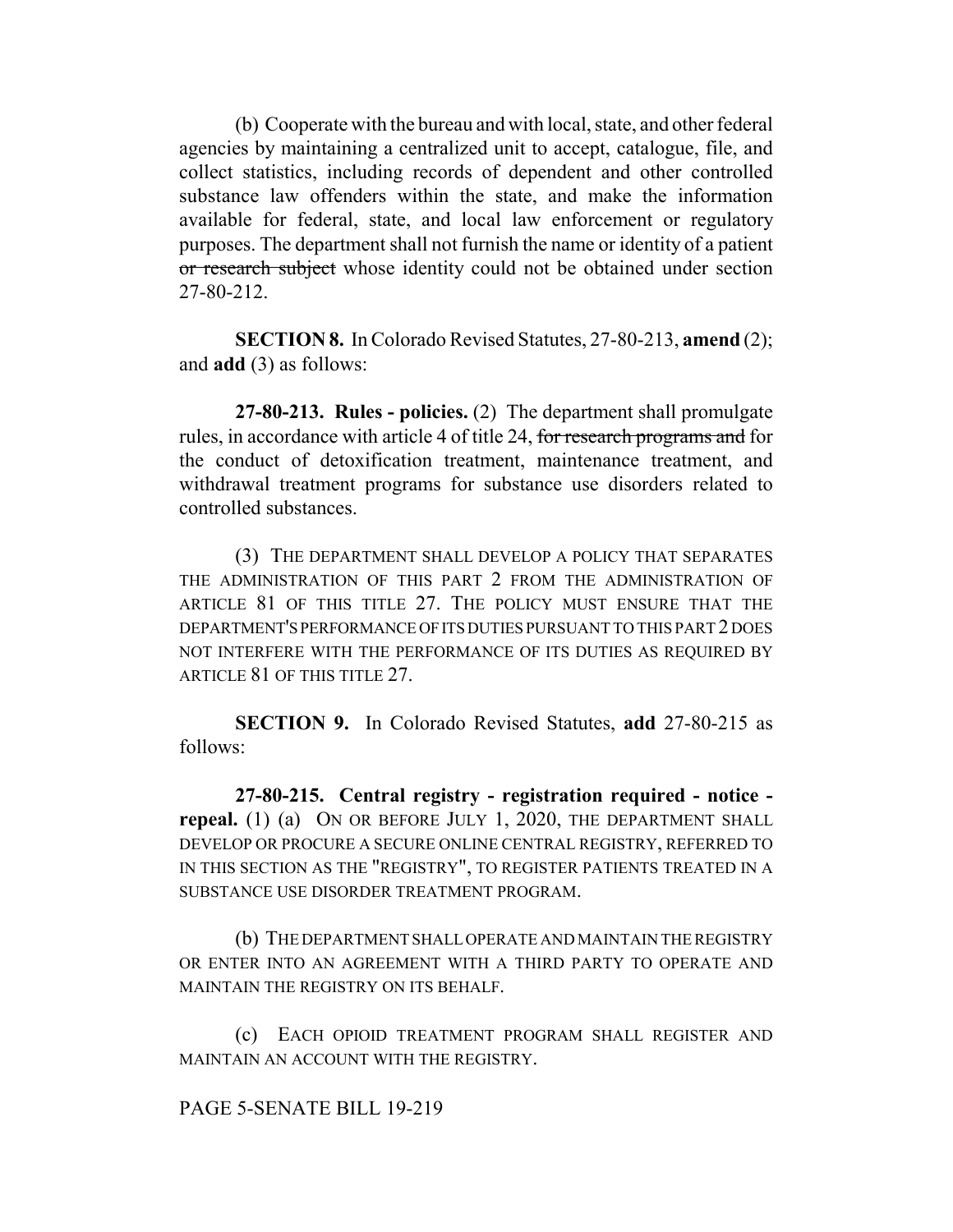(d) (I) THE EXECUTIVE DIRECTOR SHALL NOTIFY IN WRITING THE HEALTH AND HUMAN SERVICES COMMITTEE OF THE SENATE AND THE PUBLIC HEALTH CARE AND HUMAN SERVICES COMMITTEE OF THE HOUSE OF REPRESENTATIVES, OR THEIR SUCCESSOR COMMITTEES, OF THE DATE ON WHICH THE DEPARTMENT HAS IMPLEMENTED THE REGISTRY DESCRIBED IN SUBSECTION  $(1)(a)$  OF THIS SECTION.

(II) THIS SUBSECTION (1)(d) IS REPEALED, EFFECTIVE JULY 1, 2021.

(2) (a) (I) IN ORDER TO PREVENT SIMULTANEOUS ENROLLMENT OF A PATIENT IN MORE THAN ONE OPIOID TREATMENT PROGRAM, EACH OPIOID TREATMENT PROGRAM SHALL FULLY PARTICIPATE IN THE REGISTRY, INCLUDING SUBMITTING A QUERY TO THE REGISTRY FOR EACH PATIENT AND ENTERING IN PATIENT INFORMATION AS REQUIRED BY THIS PART 2 AND DEPARTMENT RULE.

(II) FOR EACH PATIENT, THE ENTRY INTO THE REGISTRY MUST INCLUDE THE PATIENT'S NAME, THE OPIOID TREATMENT PROGRAM PROVIDING TREATMENT TO THE PATIENT, AND ANY INFORMATION THE DEPARTMENT DEEMS NECESSARY TO FURTHER THE GOALS OF THIS PART 2.

(III) ANY PERSON SEEKING TREATMENT FROM AN OPIOID TREATMENT PROGRAM MUST PROVIDE THE PROGRAM WITH ANY INFORMATION REQUIRED BY THIS SECTION AND AUTHORIZE THE PROGRAM TO QUERY THE REGISTRY. A PROGRAM MAY NOT QUERY OR ENTER ANY INFORMATION INTO THE REGISTRY WITHOUT AUTHORIZATION FROM THE PATIENT.

(b) THE DEPARTMENT SHALL ESTABLISH THE METHOD FOR OPIOID TREATMENT PROGRAMS TO ENTER INFORMATION INTO THE REGISTRY AND QUERY THE REGISTRY FOR INFORMATION CONCERNING PROSPECTIVE PATIENTS.

(3) (a) THIS SECTION IS REPEALED, EFFECTIVE SEPTEMBER 1, 2026.

(b) PRIOR TO THE REPEAL, THE DEPARTMENT OF REGULATORY AGENCIES SHALL REVIEW THE REGISTRATION FUNCTIONS OF THE DEPARTMENT AS PROVIDED IN SECTION 24-34-104.

**SECTION 10. Act subject to petition - effective date.** This act takes effect at 12:01 a.m. on the day following the expiration of the

### PAGE 6-SENATE BILL 19-219